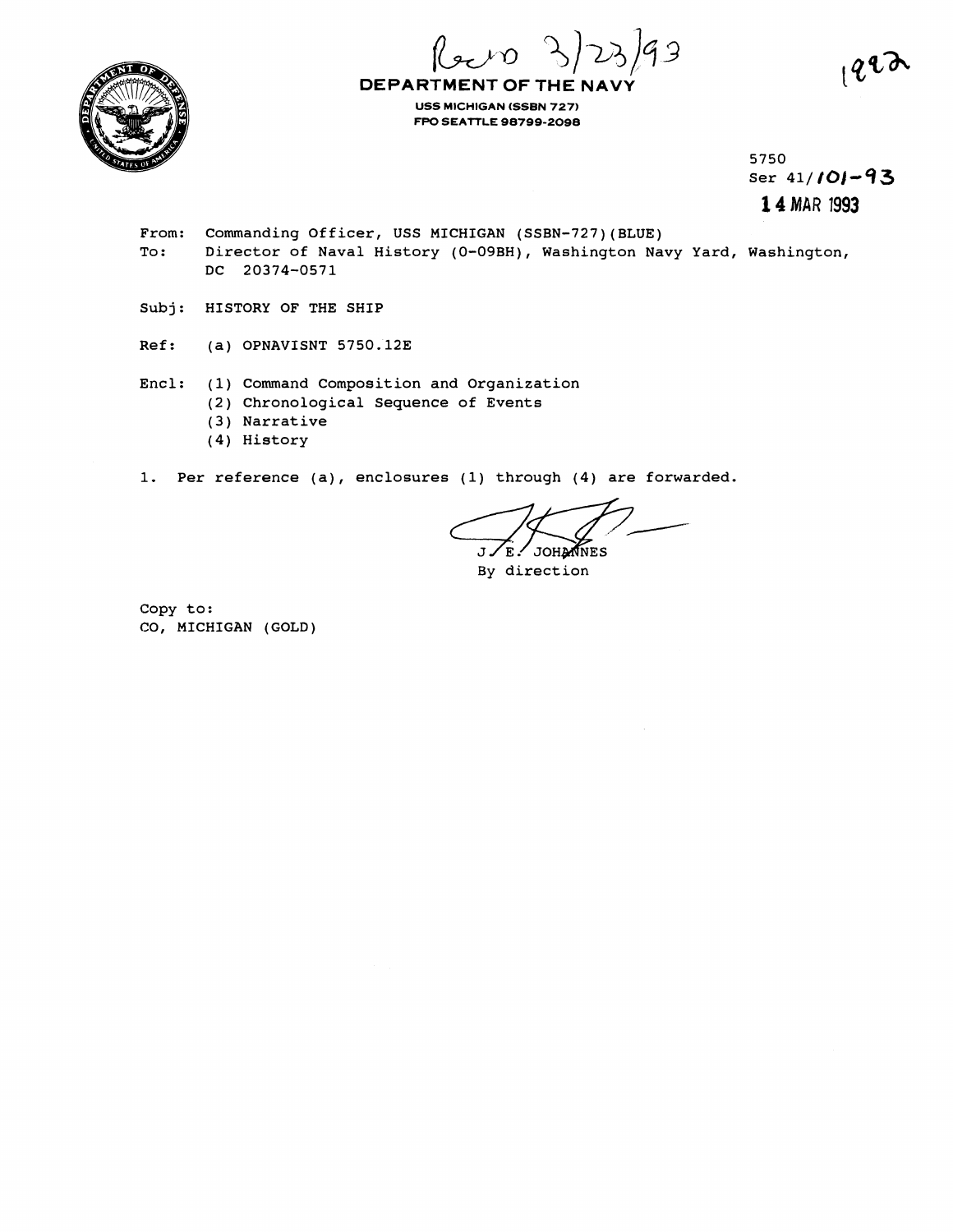## COMMAND COMPOSITION AND ORGANIZATION

1. Mission. The mission of the SSBN 726 Class submarine is to provide a strategic deterrence against hostile attack by maintaining a continuous capability to deliver strategic missile attacks against hostile targets. In order to carry out this mission, SSBN 726 Class submarines are designed to perform the following tasks:

a. To operate at sea for extended periods as a highly reliable, survivable deterrent to a nuclear weapon attack by a foreign power, and to destroy land targets with strategic, nuclear armed missiles.

b. To minimize the probability of detection by any potential threat.

c. To operate defensively against submarine and surface ship threats as necessary to accomplish the mission.

2. Organization. The USS MICHIGAN, second in the Trident Class of nuclear strategic ballistic missile submarines is commanded by (Blue Crew) Captain Neil P. Walsh and (Gold Crew) by Captain Bruce S. Lemkin.

There are presently thirteen Trident submarines, eight of which are assigned to Submarine Squadron 17, commanded by Captain Kent V. L. MacNeill.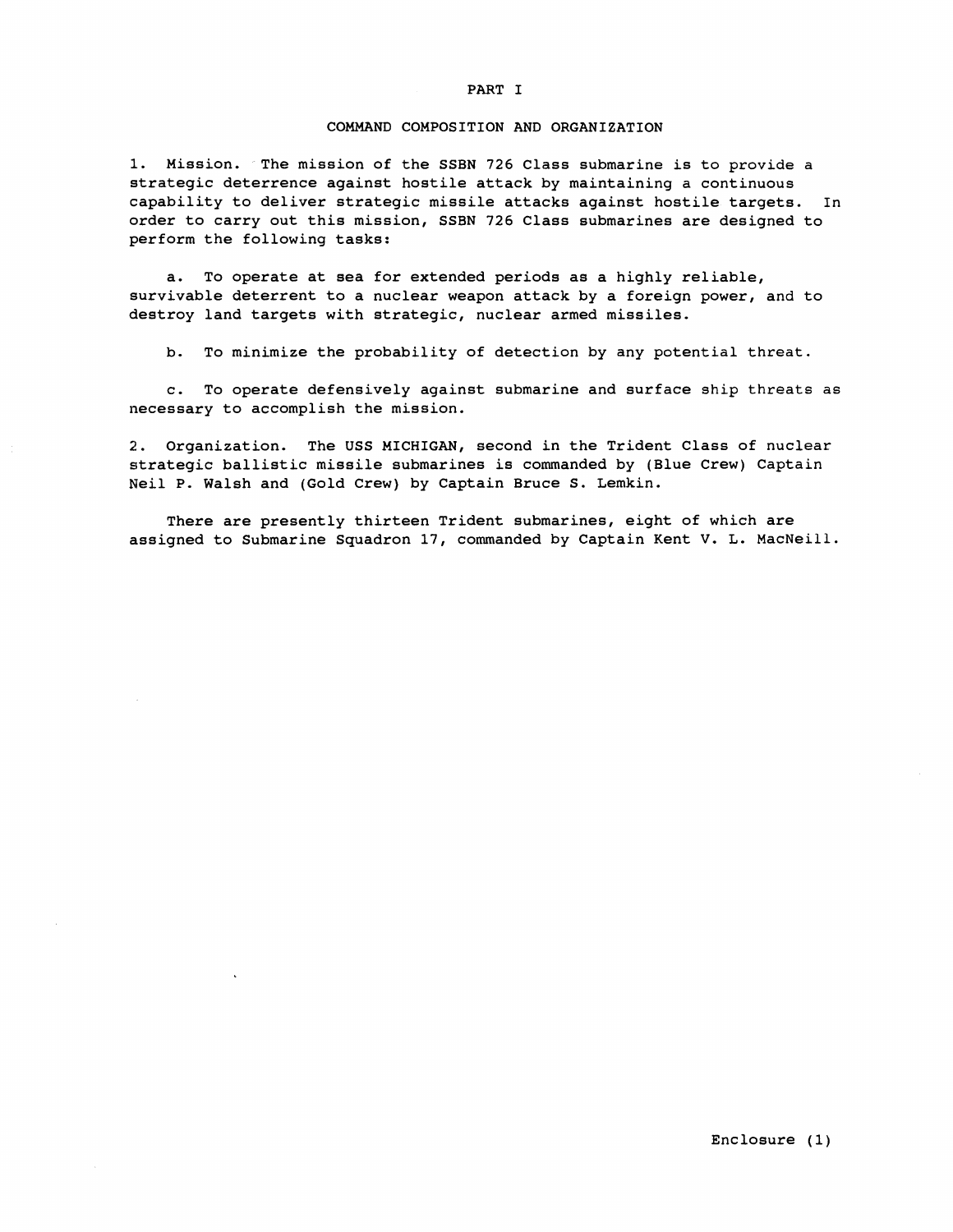# **1992** CHRONOLOGICAL SEQUENCE OF EVENTS

# KEY EVENTS

- DATE :
- **<sup>23</sup> 29** Feb **<sup>92</sup>** Port Visit to San Diego, California.
- <sup>01</sup> **02** Mar **<sup>92</sup>** Conducted Tactical Weapons Proficiency.
- **<sup>15</sup> 17** Mar **<sup>92</sup>** Conducted Tactical Readiness Evaluation.
- **18-24** Mar92 Port visit to homeport of Bangor, Washington.
	- **19** Mar **92**  Conducted Defense Nuclear Surety Inspection with an augmented Navy Technical Proficiency Inspection.
	- **21** Mar **92**  Conducted a walk through Reentry Vehicle On-site Operation.
- **<sup>24</sup> 28** Mar **<sup>92</sup>** Conducted a Mini Demonstration and Shakedown Operation.
- Jan **92**  Mar **<sup>92</sup>** Blue crew completed strategic deterrent patrol **32.** 
	- **31** Mar **92**  Exchange of command, captain A. Z. Schwartz, Commanding Officer (Gold) and crew relieved Captain H. P. Consaul 111, Commanding Officer (Blue) and crew.
- **<sup>02</sup> 06** Apr **<sup>92</sup>** Conducted a Mini Demonstration and Shakedown Operation.
- **<sup>28</sup> 30** Jun **<sup>92</sup>** Conducted an Operational Reactor Safeguards Examination.
- May **92**  Jul **<sup>92</sup>** Gold crew completed strategic deterrent patrol **33.** 
	- **02** Jul **92**  Exchange of command, Captain H. P. Consaul 111, Commanding Officer (Blue) and crew relieved Captain **A.** Z. Schwartz, Commanding Officer (Gold) and crew.
	- 03 Jul **92**  Change of Command, Captain N. P. Walsh relieved Captain H. P. Consaul **111** as Commanding Officer (Blue).
	- **01** Aug **92**  Change of Command, Captain **B.** S. Lemkin relieved Captain A. Z. Schwartz as Commanding Officer (Gold).
	- **18** Sep **92**  Ship celebrated Tenth Anniversary of Commissioning.

**<sup>24</sup>**Sep - **01** Oct Port visit to Pearl Harbor, Hawaii.

- **11 15** Oct **<sup>92</sup>** Conducted Operational Reactor Safeguards Examination.
- **1.1 14** Oct **<sup>92</sup>** Conducted Supply Management Inspection.

Aug **92** - Oct **<sup>92</sup>** Blue Crew completed strategic deterrent patrol **34.**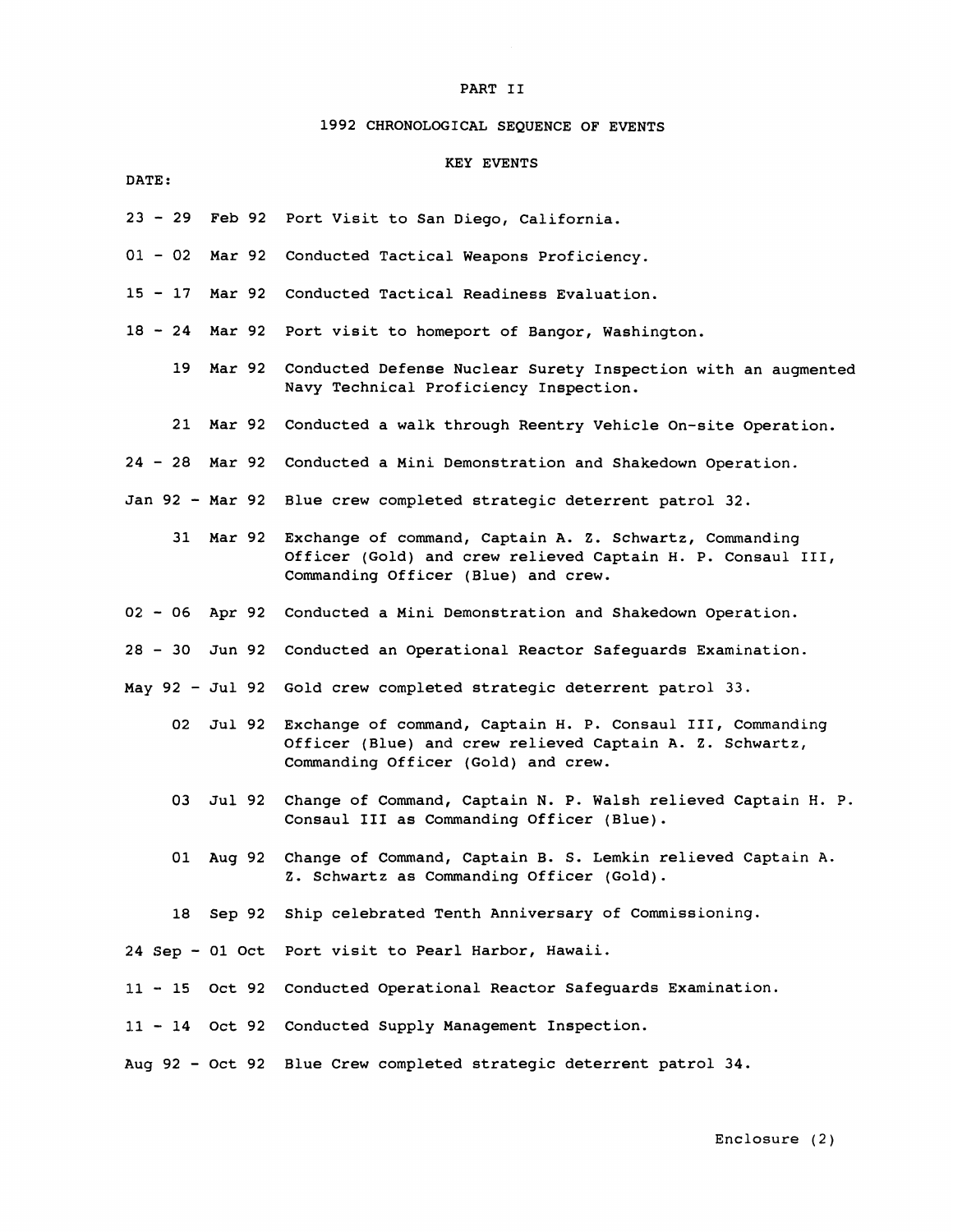#### **1992** CHRONOLOGICAL SEQUENCE OF EVENTS

## KEY EVENTS

DATE (Cont'd):

- **19** Oct **92** Exchange of command, Captain B. S. Lemkin, Commanding Officer (Gold) and crew relieved Captain N. P. Walsh, Commanding Officer (Blue) and crew.
- **<sup>03</sup> 09** Dec **92** Port Visit to Pearl Harbor, Hawaii.
- **<sup>15</sup> 17** Dec **92** Conducted Tactical Weapons Proficiency.
- **<sup>05</sup> 08** Jan **92** Conducted Tactical Readiness Exam.
- **<sup>07</sup> 08** Feb **92** Conducted Navy Technical Proficiency Inspection.
- Nov **92**  Feb **93** Gold Crew completed strategic deterrent patrol 35.
	- **09** Feb **93** Exchange of command, Captain N. P. Walsh, Commanding Officer (Blue) and crew relieved Captain B. S. Lemkin, Commanding Officer (Gold) and crew.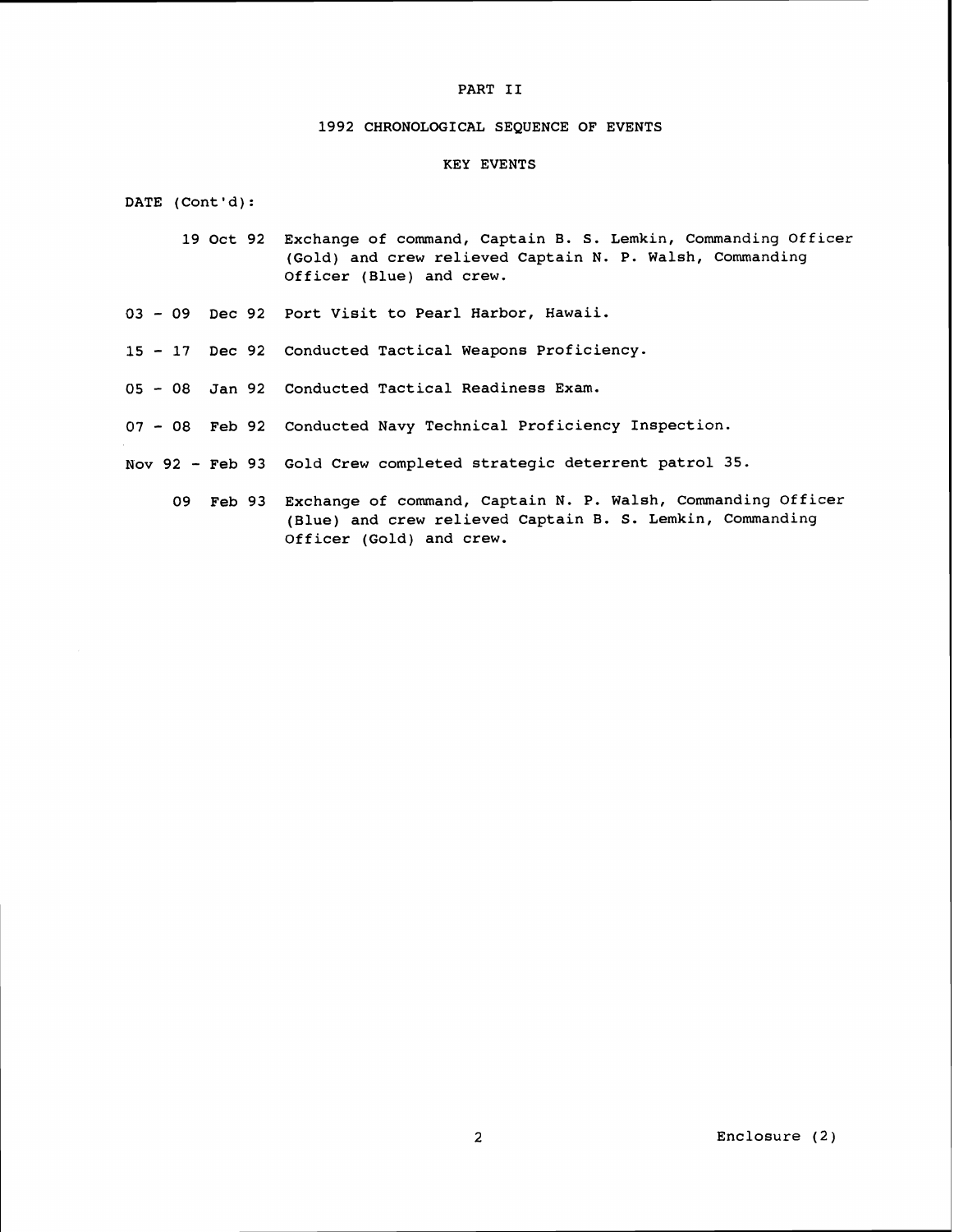# **NARRATIVE**

No narrative provided. The events listed in the Chronology need no further amplification.

 $\alpha$  .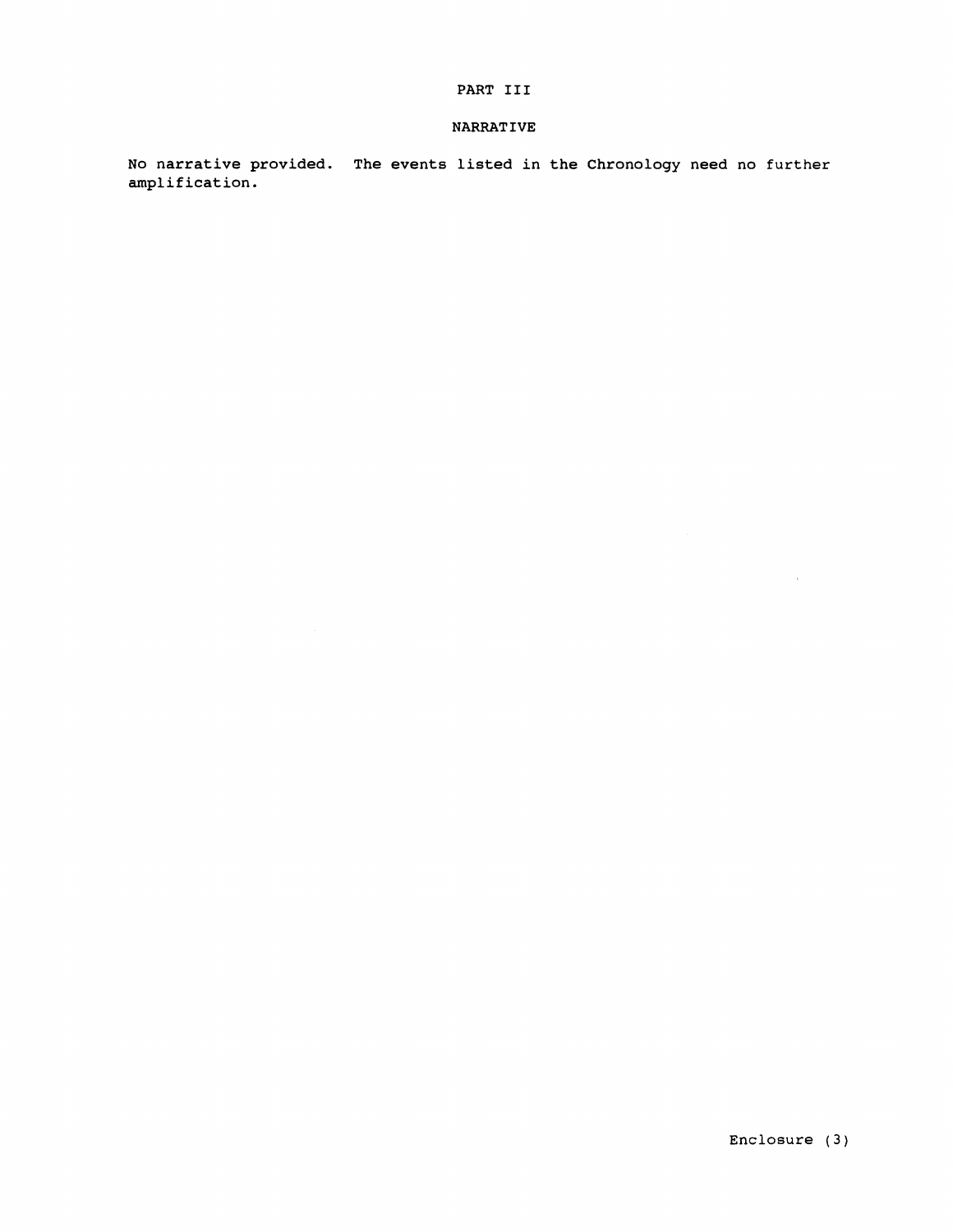# USS MICHIGAN (SSBM-727)

### HISTORY

USS MICHIGAN (SSBN-727) is the second Trident Class Nuclear submarine to be constructed, and is the third U. S. warship to bear the name of the Great Lakes State.

The ship's keel was laid on 4 April 1977 at Electrical Boat Division of General Dynamics Corporation in Groton, Connecticut. The submarine was christened on 26 April 1980 by Mrs. Lucien N. Nedzi and commissioned on 18 September 1982.

After completing Demonstration and Shakedown Operations (DASO) at Cape Canaveral in January 1983, MICHIGAN transits the Panama Canal and arrives at Naval Submarine Base, Bangor on 16 March 1983.

In the spring of 1983, MICHIGAN completed Post Shakedown Availability at Puget Sound Naval Shipyard. She subsequently assumed her major role as a strategic deterrent, deploying for her first patrol in August 1983.

MICHIGAN'S performance to date has been demonstrated by reception of the following awards:

| USS MICHIGAN (SSBN-727)(GOLD)                                   | USS MICHIGAN (SSBN-727)(BLUE)                           |
|-----------------------------------------------------------------|---------------------------------------------------------|
| <b>FY-83</b>                                                    | $FY-84$                                                 |
| <b>Engineering "E"</b><br><b>ASW "A"</b><br>Damage Control "DC" | Battle Efficiency "E"<br>Engineering "E"                |
| <b>FY-84</b>                                                    | $FY-85$<br>Meritorious Unit Commendation                |
| Communications "C"                                              | Engineering "E"<br>Strategic Weapons "S"                |
| <b>FY-85</b>                                                    | Communications "C"                                      |
| Meritorious Unit Commendation<br>Damage Control "DC"            | $FY-86$                                                 |
| FY-86                                                           | Battle Efficiency "E"<br>Supply "E"                     |
| Battle Efficiency "E"<br><b>Engineering "E"</b>                 | $FY-88$                                                 |
| <b>ASW "A"</b><br>Silver Anchor Award<br>Olympic Flag Trophy    | Olympic Flag Trophy                                     |
| <b>FY-87</b>                                                    | $FY-89$                                                 |
| Silver Anchor Award                                             | Damage Control "DC"<br>Supply "E"<br>Findo <sub>2</sub> |

Enclosure (4)